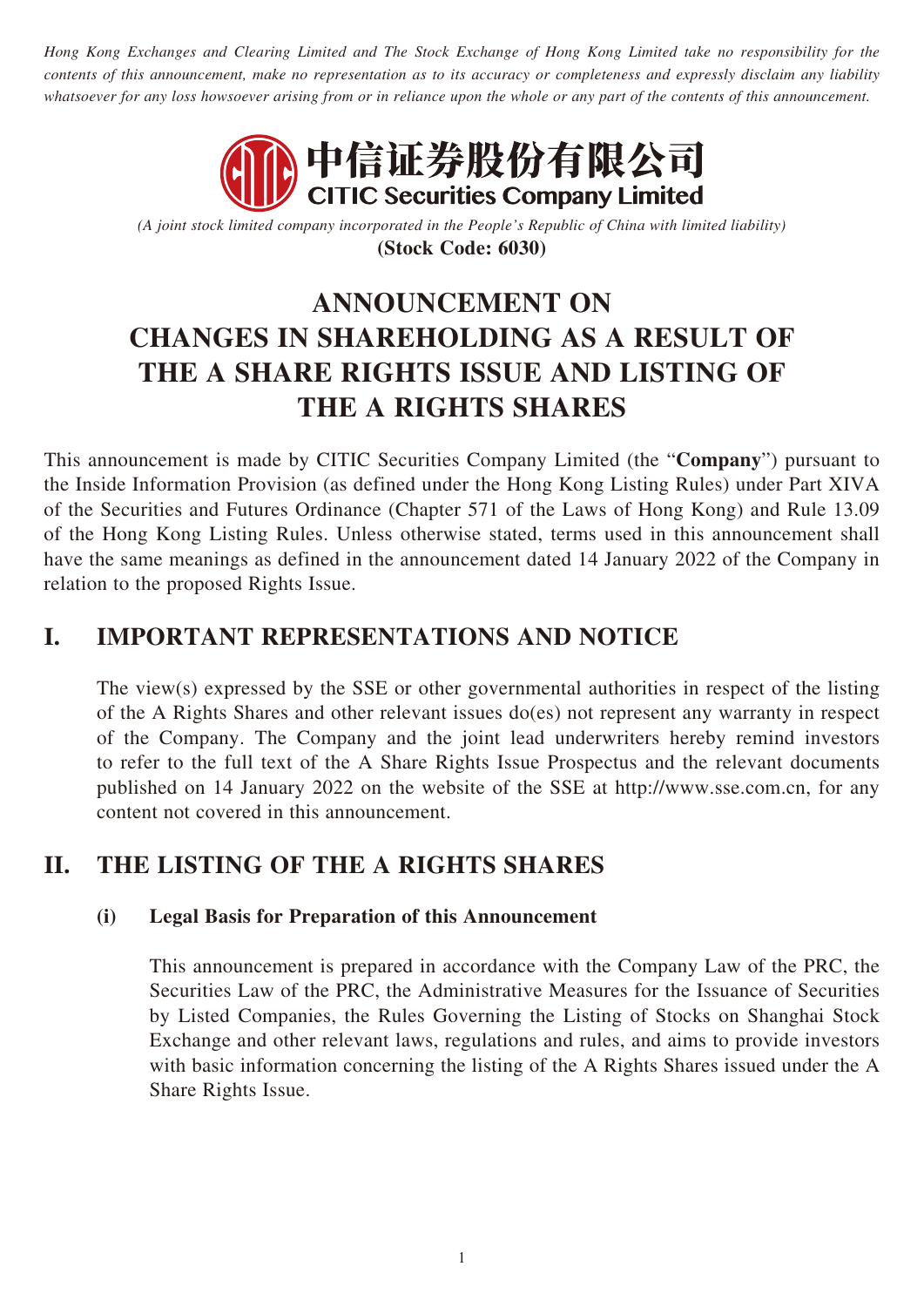#### **(ii) Approval for the A Share Rights Issue**

The A Share Rights Issue was approved by the CSRC's Approval in respect of the Rights Issue of CITIC Securities Company Limited (Zheng Jian Xu Ke [2021] No. 3729)(《關於核准中信証券股份有限公司配股的批覆》(證監許可[2021] 3729號)).

#### **(iii) Approval for the Listing of the A Rights Shares**

As approved by the SSE, the 1,552,021,645 A Rights Shares (RMB-dominated ordinary shares) issued under the A Share Rights Issue will be listed for trading on 15 February 2022. Upon completion of the A Share Rights Issue, the equity structure of the Company will still meet the listing requirements stipulated under the Rules Governing the Listing of Stocks on Shanghai Stock Exchange.

#### **(iv) Information on the Listing of the A Rights Shares**

- 1. Place of listing: SSE
- 2. Listing date for the new A Rights Shares: 15 February 2022
- 3. Stock short name: CITIC Securities
- 4. Stock code: 600030
- 5. Total number of A Shares in issue prior to the A Share Rights Issue: 10,648,448,329 A Shares
- 6. A Rights Shares issued under the A Share Rights Issue (all of which are tradable Shares not subject to trading moratorium): 1,552,021,645 A Rights Shares
- 7. Total number of A Shares in issue upon completion of the A Share Rights Issue: 12,200,469,974 A Shares
- 8. A Share registrar: Shanghai Branch of China Clear
- 9. Joint sponsors: Tianfeng Securities Co., Ltd. ("**Tianfeng Securities**") and China Post Securities Co., Ltd. ("**China Post Securities**")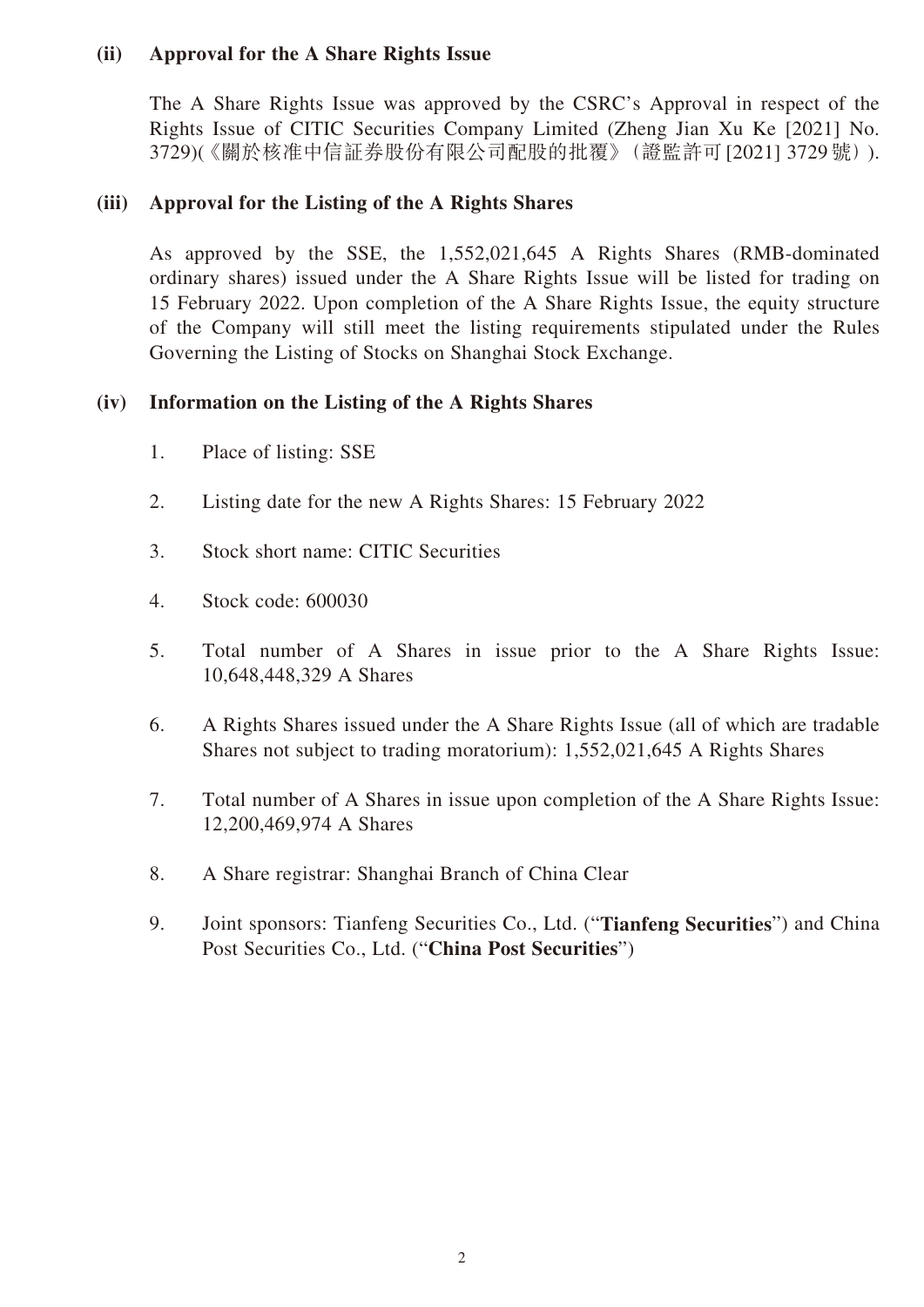## **III. PARTICULARS OF THE ISSUER, CONTROLLING SHAREHOLDER(S) AND DE FACTO CONTROLLER(S)**

### **(i) General Information of the Issuer**

| Company name         | (in Chinese) 中信証券股份有限公司                                                                                                                                                                                                                                                                                                                                                                                                                                                                                                                                                                                                                      |
|----------------------|----------------------------------------------------------------------------------------------------------------------------------------------------------------------------------------------------------------------------------------------------------------------------------------------------------------------------------------------------------------------------------------------------------------------------------------------------------------------------------------------------------------------------------------------------------------------------------------------------------------------------------------------|
|                      | (in English) CITIC Securities Company Limited                                                                                                                                                                                                                                                                                                                                                                                                                                                                                                                                                                                                |
| Stock short name     | CITIC Securities (A Shares), CITIC SEC (H Shares)                                                                                                                                                                                                                                                                                                                                                                                                                                                                                                                                                                                            |
| Stock code           | 600030 (A Shares), 6030 (H Shares)                                                                                                                                                                                                                                                                                                                                                                                                                                                                                                                                                                                                           |
| Stock listing place  | SSE (A Shares), Hong Kong Stock Exchange (H Shares)                                                                                                                                                                                                                                                                                                                                                                                                                                                                                                                                                                                          |
| Registered capital   | RMB12,926,776,029.00 (Prior to the A Share Rights Issue);<br>RMB14,478,797,674.00 (Upon completion of the A Share<br>Rights Issue)                                                                                                                                                                                                                                                                                                                                                                                                                                                                                                           |
| Legal representative | <b>ZHANG Youjun</b>                                                                                                                                                                                                                                                                                                                                                                                                                                                                                                                                                                                                                          |
| Registered address   | North Tower, Excellence Times Plaza II, No. 8 Zhong Xin<br>San Road, Futian District, Shenzhen, Guangdong Province                                                                                                                                                                                                                                                                                                                                                                                                                                                                                                                           |
| Office address       | CITIC Securities Tower, No. 8 Zhong Xin San Road,<br>Futian District, Shenzhen, Guangdong Province<br>CITIC Securities Tower, No. 48 Liangmagiao Road,<br>Chaoyang District, Beijing                                                                                                                                                                                                                                                                                                                                                                                                                                                         |
| Postal code          | 518048, 100026                                                                                                                                                                                                                                                                                                                                                                                                                                                                                                                                                                                                                               |
| Company website      | http://www.citics.com                                                                                                                                                                                                                                                                                                                                                                                                                                                                                                                                                                                                                        |
| Email                | ir@citics.com                                                                                                                                                                                                                                                                                                                                                                                                                                                                                                                                                                                                                                |
| Telephone            | 0086-755-2383 5888, 0086-10-6083 8888                                                                                                                                                                                                                                                                                                                                                                                                                                                                                                                                                                                                        |
| Fax                  | 0086-755-2383 5861, 0086-10-6083 6029                                                                                                                                                                                                                                                                                                                                                                                                                                                                                                                                                                                                        |
| Scope of business    | Securities brokerage (for areas other than Shandong<br>Province, Henan Province, Tiantai and Cangnan Counties<br>of Zhejiang Province); securities investment consulting;<br>financial advisory services related to securities trading and<br>securities investment activities; securities underwriting<br>and sponsorship; securities proprietary business; securities<br>asset management; margin financing<br>and securities<br>lending; securities investment fund sales agency; provision<br>of intermediate referral services to futures companies;<br>distribution of financial products; and stock options market<br>making business |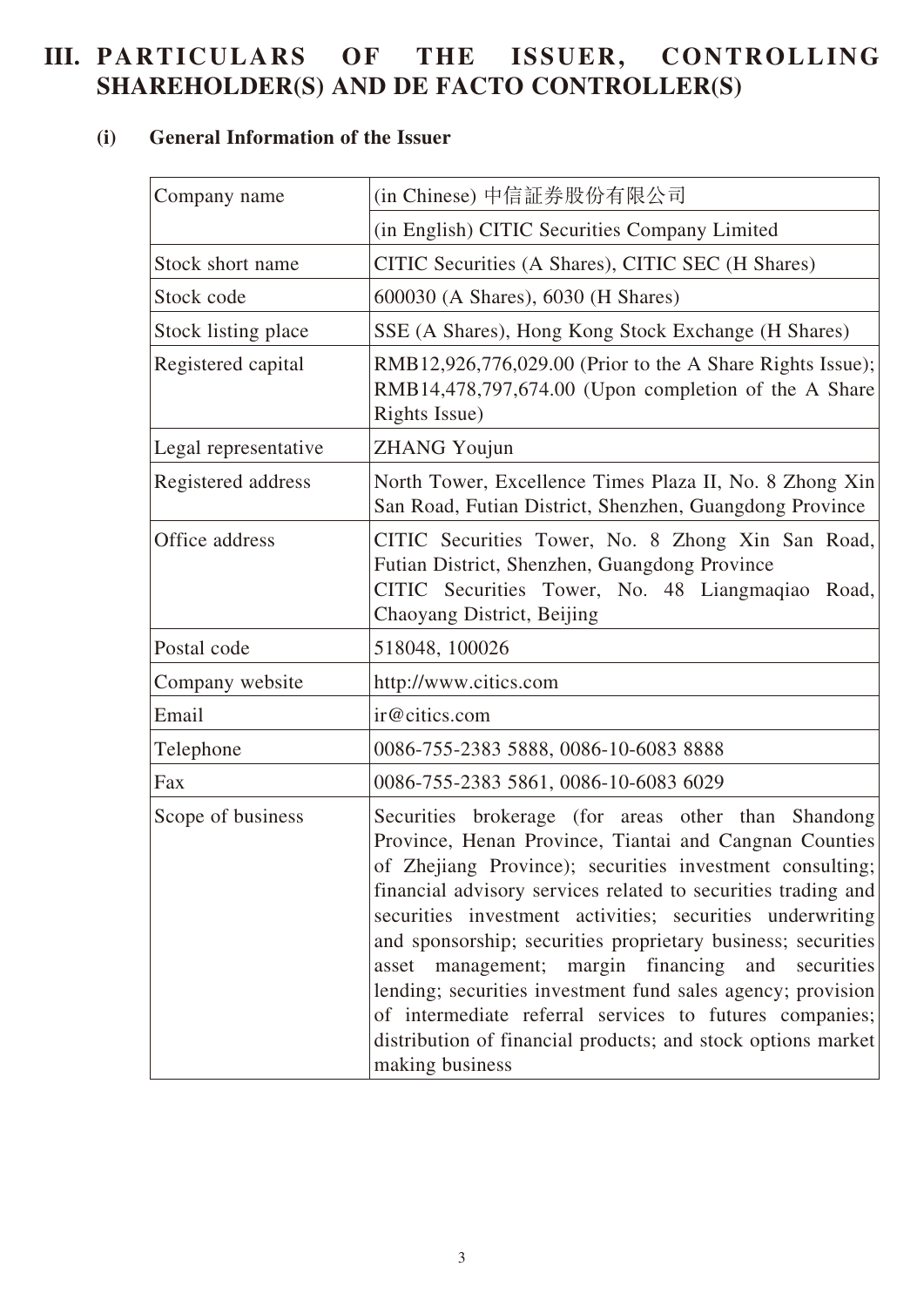#### **(ii) Shareholdings of the Directors, Supervisors and Senior Management of the Issuer prior to and upon completion of the Issue**

The shareholdings of the Directors, Supervisors and senior management of the Company prior to and upon completion of the A Share Rights Issue are as follows:

| No.            | <b>Name</b>         | <b>Position</b>                                                          | Number of<br><b>Shares held</b><br>$\frac{1}{2}$ prior to<br>the A Share<br><b>Rights Issue</b><br>(A Share(s)) | <b>Number</b><br>of Shares<br>held upon<br>completion of<br>the A Share<br><b>Rights Issue</b><br>$(A \, share(s))$ |
|----------------|---------------------|--------------------------------------------------------------------------|-----------------------------------------------------------------------------------------------------------------|---------------------------------------------------------------------------------------------------------------------|
|                | <b>ZHANG Youjun</b> | Executive Director,<br>Chairman and Member of<br>the Executive Committee | 374                                                                                                             | 430                                                                                                                 |
| $\overline{2}$ | MA Yao              | Member of the Executive<br>Committee                                     | 20,000                                                                                                          | 23,000                                                                                                              |
| 3              | JIN Jianhua         | Member of the Senior<br>Management                                       | 350,000                                                                                                         | 402,500                                                                                                             |

#### **(iii) Controlling Shareholder(s) and De Facto Controller(s)**

The Company has no controlling shareholder or de facto controller. Prior to the A Share Rights Issue, CITIC Corporation Limited, the largest Shareholder of the Company, directly held 1,999,695,746 A Shares of the Company, representing 15.47% of the total issued Shares of the Company, while its concert party, CITIC Limited, held 376,000,000 H Shares of the Company. CITIC Corporation Limited, together with its concert party, held 2,375,695,746 Shares of the Company in total, representing 18.38% of the total issued Shares of the Company. Upon completion of the A Share Rights Issue, CITIC Corporation Limited, the largest Shareholder of the Company, directly holds 2,299,650,108 A Shares of the Company, representing 15.88% of the total issued Shares of the Company, while its concert party, CITIC Limited, holds 376,000,000 H Shares of the Company. CITIC Corporation Limited, together with its concert party, holds 2,675,650,108 Shares of the Company in total, representing 18.48% of the total issued Shares of the Company.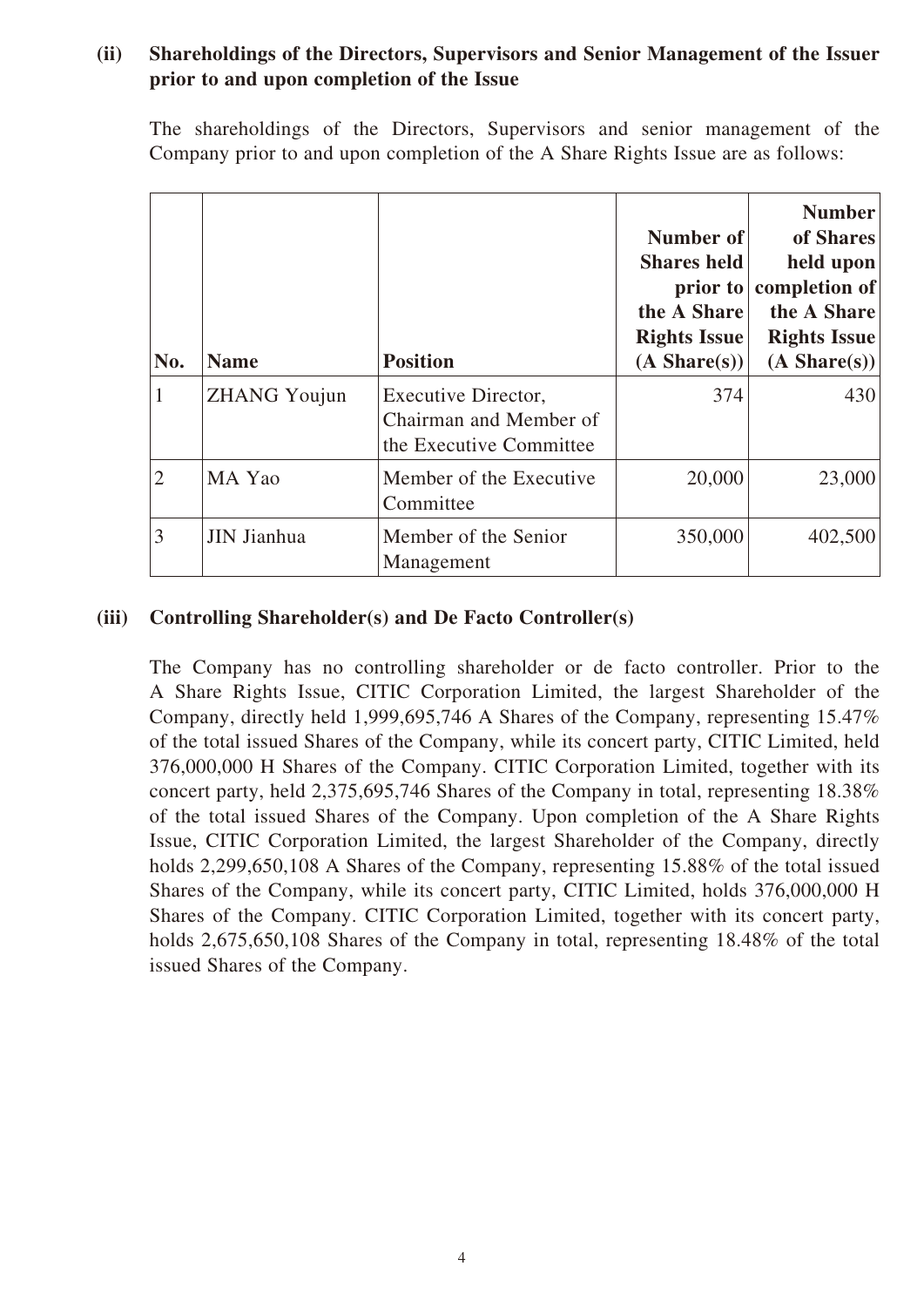CITIC Corporation Limited was established on 27 December 2011 and its legal representative is Zhu Hexin, with its registered capital being RMB139 billion and the unified social credit code being 911100007178317092. Its principal scope of business covers: (i) investment and management in financial sector, including investment in and management of domestic and foreign financial enterprises in banking, securities, insurance, trust, asset management, futures, leasing, funds, credit cards, etc., and relevant industries; (ii) investment and management in non-financial sectors, including: (a) energy, transport and other infrastructure; (b) exploration of mining, timber and other resources and raw material industry; (c) machinery manufacturing; (d) real estate development; (e) information industry: information system infrastructure, basic telecommunications and value-added telecommunications business; (f) commerce and trade services and other industries: environmental protection; pharmaceuticals, bioengineering as well as new materials; aviation, transportation, warehousing, hotel, tourism; international trade and domestic trade, import and export business, commerce; education, publishing, media, culture and sports; consultancy service; (iii) provision of shareholder loans to its domestic and overseas subsidiaries; capital operation; asset management; domestic and overseas engineering design, construction, contracting and sub-contracting, export of labor service, and other approved businesses. (The market entity shall independently select business items and conduct business operation activities according to laws. The enterprise was transformed from a domestic enterprise to a foreign-invested enterprise on 22 July 2014. For items subject to approval in accordance with laws, prior approvals from the competent authorities shall be obtained before business operation activities are conducted and the company shall conduct business operation activities within the scope approved by the competent authorities. No business operation activity shall be carried out if prohibited by the industrial policies of the municipality or restricted by the authorities.)

Established on 8 January 1985, CITIC Limited (stock code: 0267.HK) is a listed company registered in Hong Kong with its registered office at 32/F, CITIC Tower, 1 Tim Mei Avenue, Central, Hong Kong, which mainly engages in financial services, real estate and infrastructure, engineering contracting, resources and energy, manufacturing and other businesses.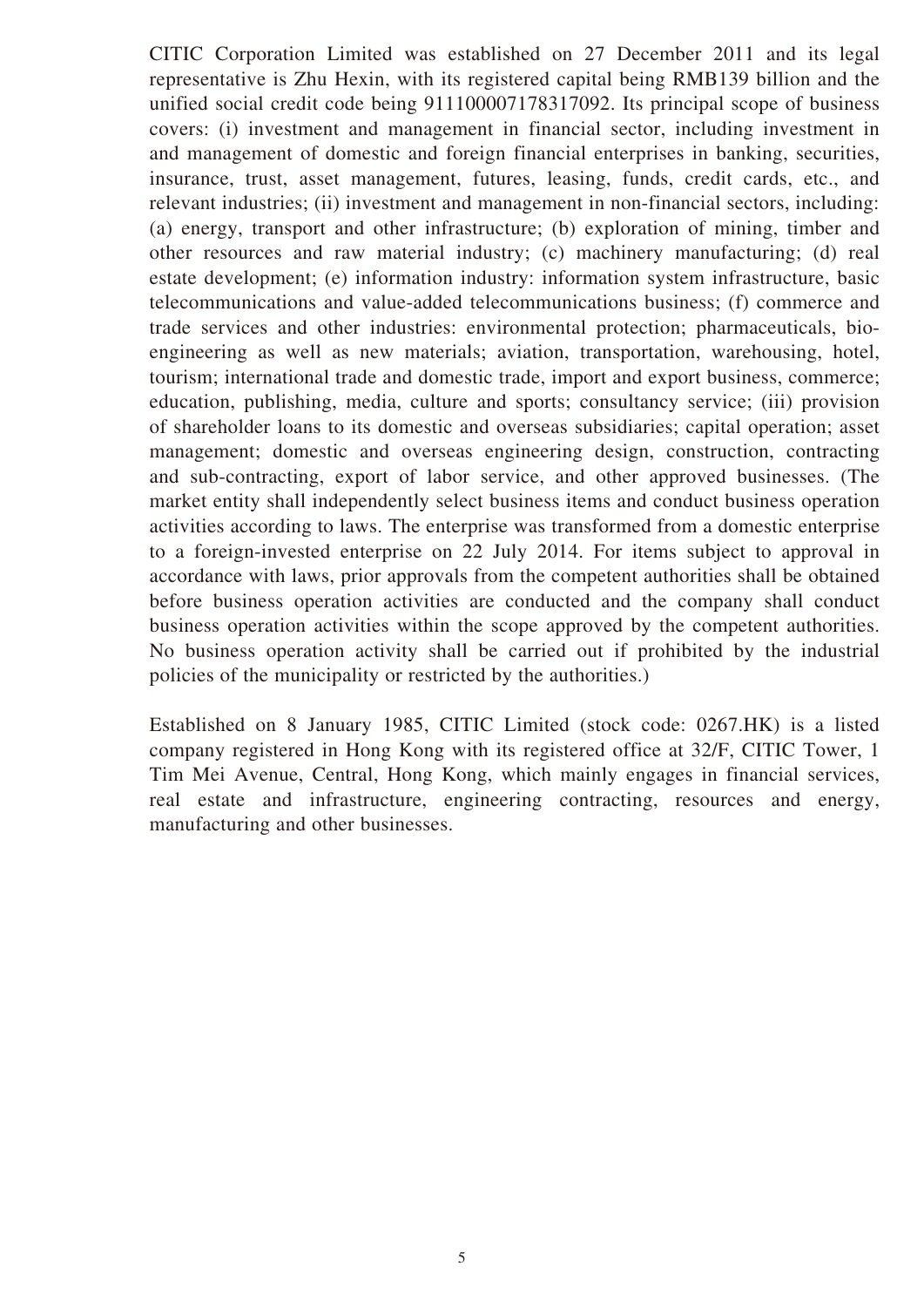|                                                              |                                        | <b>Prior to the A Share</b><br>Upon completion of<br><b>Increase</b> as<br>the A Share Rights Issue<br><b>Rights Issue</b><br>a result of |                                                |                                        |            |
|--------------------------------------------------------------|----------------------------------------|-------------------------------------------------------------------------------------------------------------------------------------------|------------------------------------------------|----------------------------------------|------------|
| <b>Class of Shares</b>                                       | <b>Number</b><br>of Shares<br>(Shares) | Percentage                                                                                                                                | the A Share<br><b>Rights Issue</b><br>(Shares) | <b>Number</b><br>of Shares<br>(Shares) | Percentage |
| Tradable Shares subject<br>to trading moratorium             | 833,786,629                            | 6.45%                                                                                                                                     |                                                | 833,786,629                            | 5.76%      |
| Among which: A Shares<br>subject to<br>trading<br>moratorium | 833,786,629                            | 6.45%                                                                                                                                     |                                                | 833,786,629                            | 5.76%      |
| <b>Other Shares</b><br>subject to<br>trading<br>moratorium   |                                        |                                                                                                                                           |                                                |                                        |            |
| Tradable Shares not<br>subject to<br>trading moratorium      | 12,092,989,400                         | 93.55%                                                                                                                                    | 1,552,021,645                                  | 13,645,011,045                         | 94.24%     |
| Among which: Tradable<br>A Shares                            | 9,814,661,700                          | 75.93%                                                                                                                                    | 1,552,021,645                                  | 11,366,683,345                         | 78.51%     |
| Tradable<br>H Shares                                         | 2,278,327,700                          | 17.62%                                                                                                                                    |                                                | 2,278,327,700                          | 15.74%     |
| <b>Total</b>                                                 | 12,926,776,029                         | 100.00%                                                                                                                                   |                                                | 1,552,021,645   14,478,797,674         | $100.00\%$ |

#### **(iv) Changes in the Issuer's Shareholding Structure upon Completion of the A Share Rights Issue**

*Note:* The number of Shares prior to the A Share Rights Issue are the data as of 18 January 2022; the number of Shares upon completion of the A Share Rights Issue are the data as of 8 February 2022.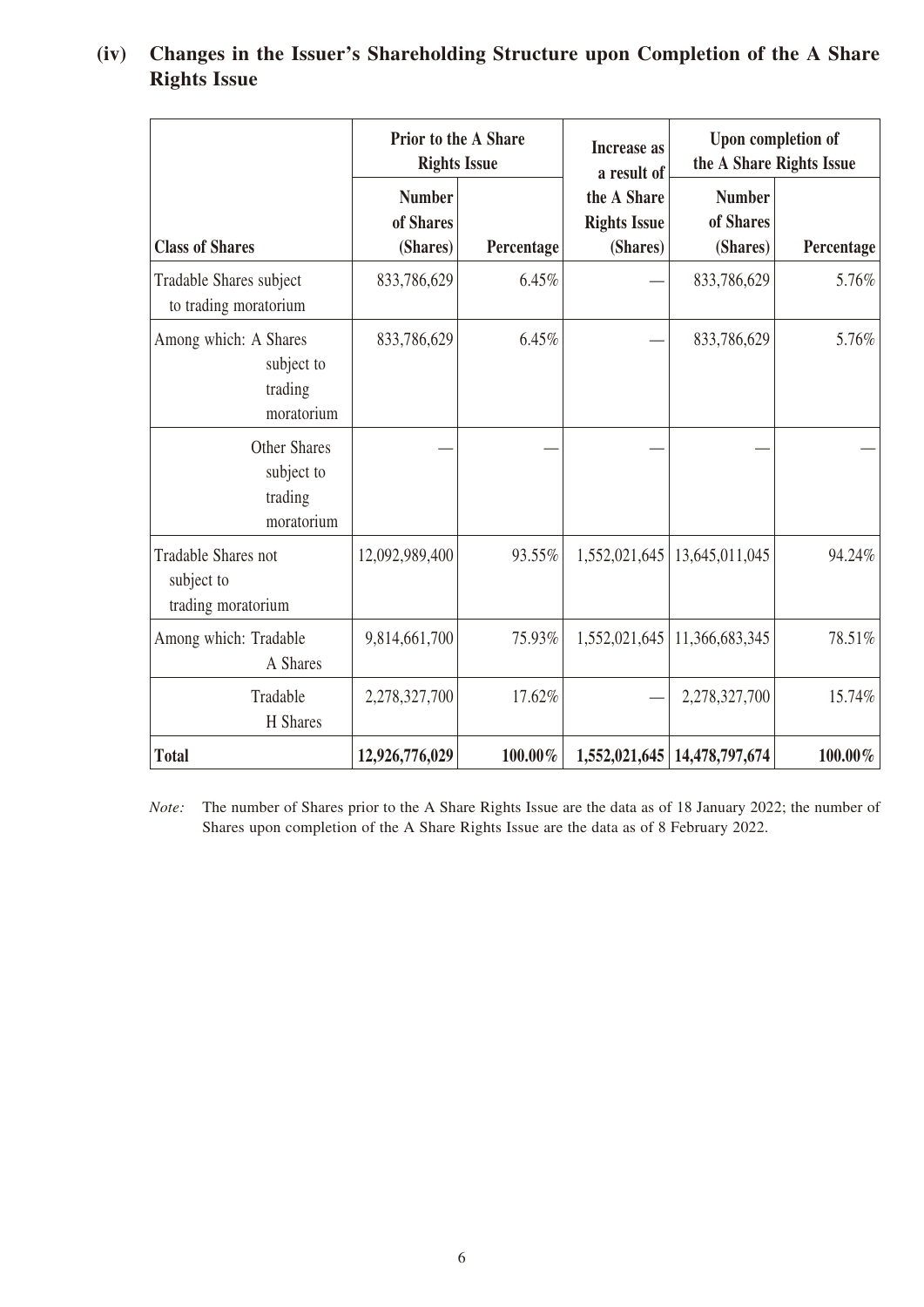#### **(v) Shareholdings of the Top Ten A Shareholders upon Completion of the A Share Rights Issue**

Upon completion of the A Share Rights Issue, the Company has total issued A Shares of 12,200,469,974 A Shares and total issued Shares of 14,478,797,674 Shares. As of 8 February 2022, the shareholdings of the top ten A Shareholders upon completion of the A Share Rights Issue are as follows:

| No.            | <b>Shareholder name</b>                                                                                                                           | Number of<br>A Shares held<br>(A Shares) | Percentage of<br>total issued<br><b>A</b> Shares | Percentage of<br>total issued<br><b>Shares</b> |
|----------------|---------------------------------------------------------------------------------------------------------------------------------------------------|------------------------------------------|--------------------------------------------------|------------------------------------------------|
| 1              | <b>CITIC Corporation Limited</b>                                                                                                                  | 2,299,650,108                            | 18.85%                                           | 15.88%                                         |
| $\overline{2}$ | Hong Kong Securities Clearing<br>Company Limited                                                                                                  | 627,486,642                              | 5.14%                                            | 4.33%                                          |
| $\overline{3}$ | Guangzhou Yuexiu Financial<br>Holdings Company Limited                                                                                            | 626, 191, 828                            | 5.13%                                            | 4.32%                                          |
| $\overline{4}$ | Guangzhou Yuexiu Financial<br>Holdings Group Company Limited                                                                                      | 305,155,945                              | 2.50%                                            | 2.11%                                          |
| 5              | China Construction Bank Corporation<br>- Guotai CSI All Share Securities<br>Company Trading Index Securities<br><b>Investment Open-ended Fund</b> | 205,955,844                              | 1.69%                                            | 1.42%                                          |
| 6              | Central Huijin Asset Management<br>Corporation Limited                                                                                            | 205,146,964                              | 1.68%                                            | 1.42%                                          |
| 7              | Da Cheng Fund —<br>Agricultural Bank -<br>Da Cheng China Securities and<br><b>Financial Assets Management</b><br>Program                          | 176,785,150                              | 1.45%                                            | 1.22%                                          |
| 8              | China AMC Fund -<br>Agricultural Bank -<br>China AMC China Securities<br>and Financial Assets<br>Management Program                               | 166, 143, 027                            | 1.36%                                            | 1.15%                                          |
| 9              | Zhong Ou Fund —<br>Agricultural Bank - Zhong Ou<br>China Securities and Financial<br><b>Assets Management Program</b>                             | 161, 205, 735                            | 1.32%                                            | $1.11\%$                                       |
| 10             | $GF$ Fund $-$ Agricultural Bank $-$<br>GF China Securities and Financial<br><b>Assets Management Program</b>                                      | 161,057,499                              | 1.32%                                            | 1.11%                                          |
| <b>Total</b>   |                                                                                                                                                   | 4,934,778,742                            | 40.45%                                           | 34.08%                                         |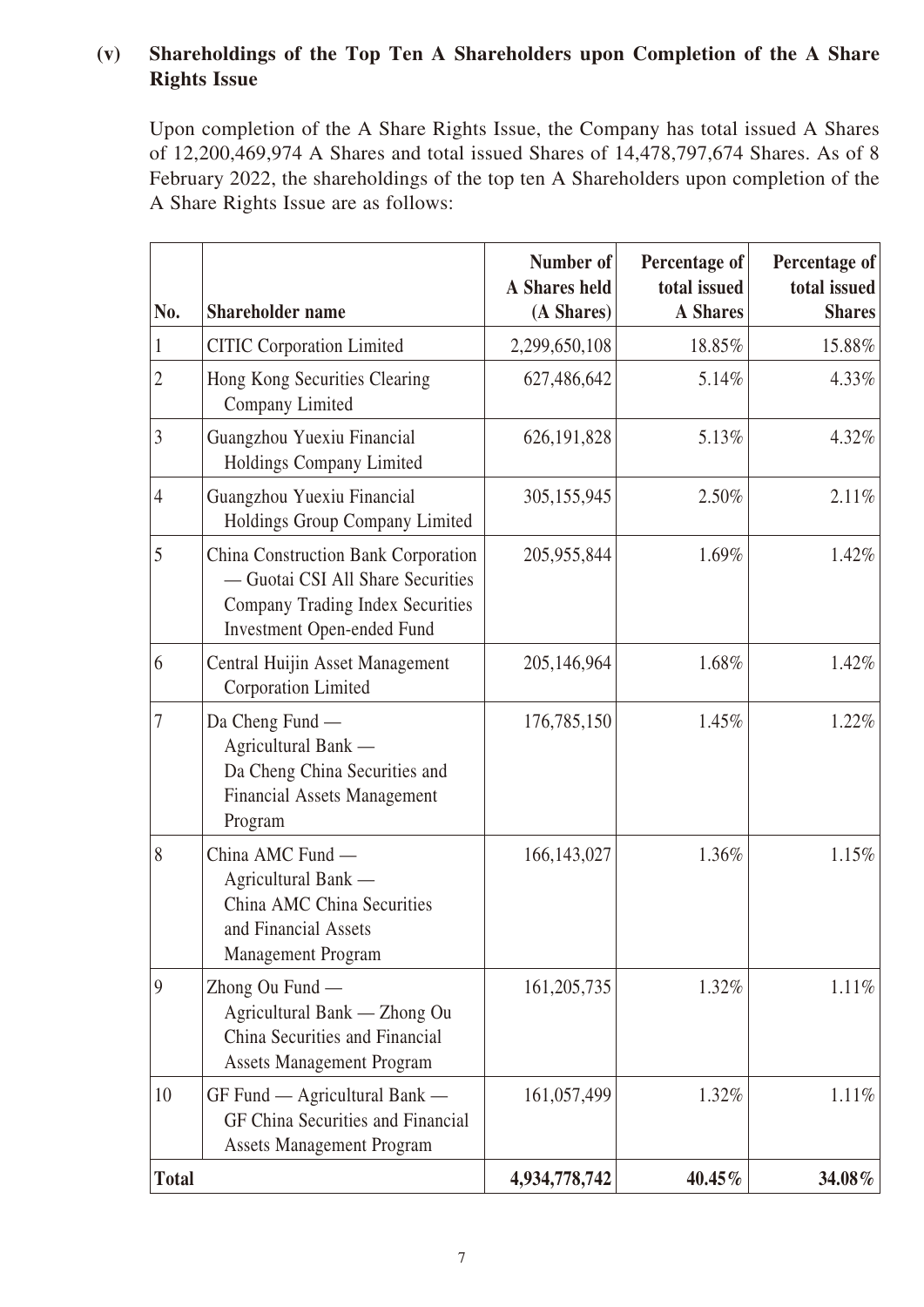## **IV. THE A SHARE RIGHTS ISSUE**

- 1. Number of Shares issued: 1,552,021,645 A Rights Shares actually issued;
- 2. Issue price: RMB14.43 per A Rights Share;
- 3. Method of issue: Conducted by way of online fixed-price offering via the trading system of the SSE;
- 4. Total proceeds raised: RMB22,395,672,337.35;
- 5. Total issue expenses and issue expenses per A Rights Share: the total issue expenses of the A Share Rights Issue amounted to RMB77,476,605.77 (exclusive of value-added tax, comprising the underwriting and sponsoring fees, legal fees, reporting accountants' fees, information disclosure fees and share registration fees), and the issue expenses per A Rights Share were RMB0.05 (calculated by dividing the total issue expenses of the A Share Rights Issue by the total number of A Rights Shares issued under the A Share Rights Issue);
- 6. Net proceeds raised: RMB22,318,195,731.58;
- 7. Verification of the proceeds raised: PricewaterhouseCoopers Zhong Tian LLP has verified the receipt of the funds regarding the proceeds raised from the A Share Rights Issue and issued the Capital Verification Report on the Public Issuance of RMBdominated Ordinary Shares (A Shares) under the Rights Issue of CITIC Securities Company Limited (Puhuayongdao Zhong Tian Yan Zi (2022) No. 0111) (《中信証券股 份有限公司配股公開發行人民幣普通股 (A 股 ) 股票驗資報告》 ( 普華永道中天驗字 (2022) 第 0111 號 ));
- 8. Net asset per Share upon completion of the A Share Rights Issue: RMB14.09 per Share, which was calculated by dividing the sum of (i) the net asset attributable to owners of the parent as quoted from the 2020 annual report of the Company and (ii) the net proceeds from the A Share Rights Issue, by the total number of issued Shares of the Company upon completion of the A Share Rights Issue;
- 9. Basic earnings per Share upon completion of the A Share Rights Issue: RMB1.03 per Share, which was calculated by dividing the net profit attributable to owners of the parent as quoted from the 2020 annual report of the Company, by the total number of issued Shares of the Company upon completion of the A Share Rights Issue.

## **V. OTHER IMPORTANT MATTERS**

There is no other matter which might have a material impact on the Company during the period from the date of the publication of the A Share Rights Issue Prospectus to the date of this announcement.